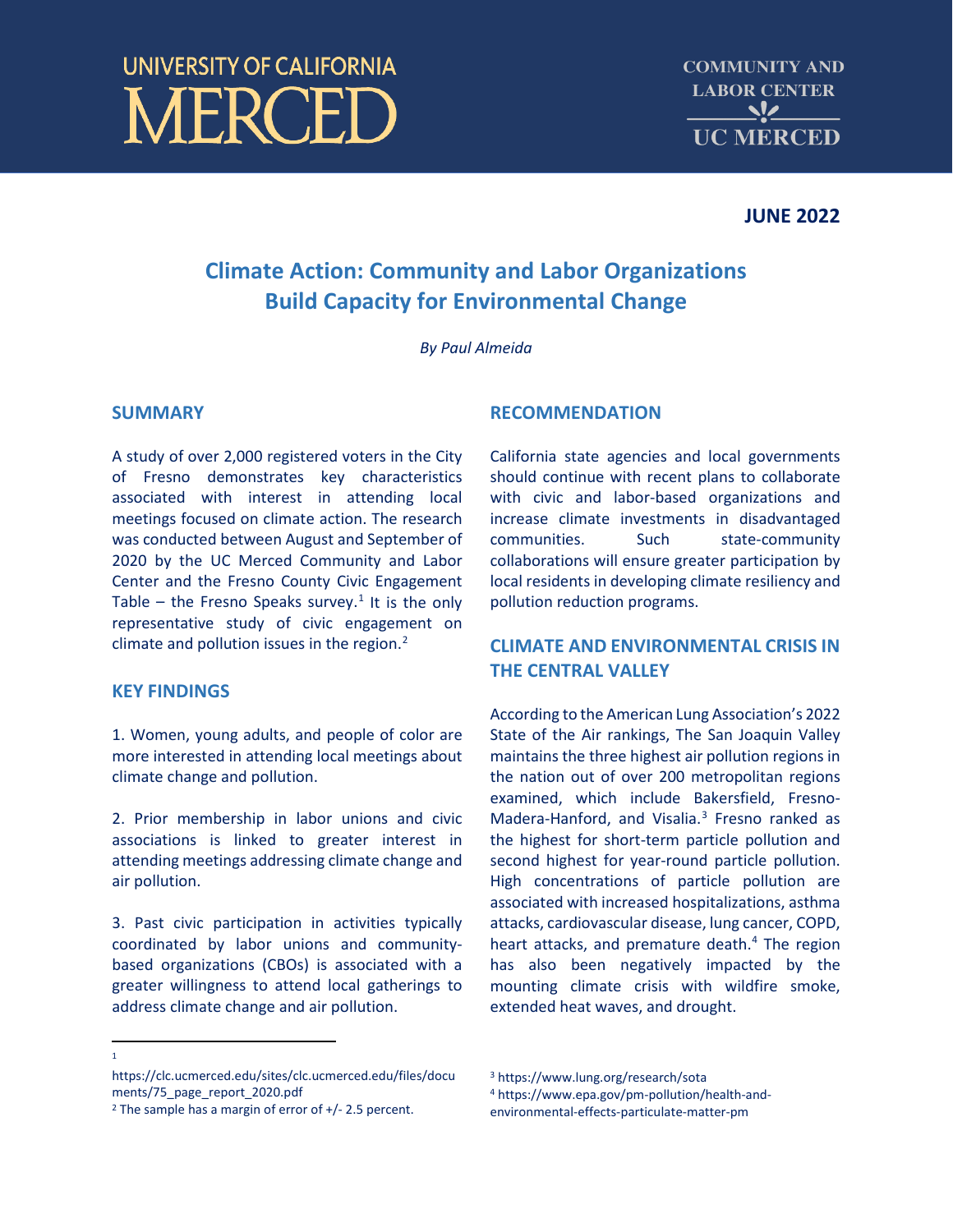| <b>Category</b>     | <b>Percent Willing to Attend</b> | <b>Percent Willing to Attend</b>    |
|---------------------|----------------------------------|-------------------------------------|
|                     | <b>Local Meeting to Address</b>  | <b>Local Meeting to Address Air</b> |
|                     |                                  |                                     |
|                     | <b>Climate Change</b>            | <b>Pollution</b>                    |
| <b>Total Sample</b> | 32.3%                            | 36.0%                               |
|                     | $(n=2227)$                       | $(n=2227)$                          |
|                     |                                  |                                     |
| Race/Ethnicity      | White (30.3%)                    | White (34.7%)                       |
|                     | Non-White (34.3%)                | Non-White (36.8%)                   |
|                     | $(n=2087)$                       | $(n=2087)$                          |
|                     |                                  |                                     |
| Gender              | Men (30.3%)                      | Men (34.7%)                         |
|                     | Women (34.6%)                    | Women (37.3%)                       |
|                     | $(n=2170)$                       | $(n=2170)$                          |
|                     |                                  |                                     |
| Age                 | 18-25 (44%)                      | 18-25 (45.4%)                       |
|                     | 26-35 (35.5%)                    | 26-35 (39.1%)                       |
|                     | 36-45 (32.4%)                    | 36-45 (38.3%)                       |
|                     | 46-55 (29.6%)                    | 46-55 (33.6%)                       |
|                     | 56-65 (28.1%)                    | 56-65 (27.4%)                       |
|                     | Over 65 (26.0%)                  | Over 65 (31.8%)                     |
|                     |                                  |                                     |
|                     | $(n=2152)$                       | $(n=2152)$                          |

**Table 1 Demographic Characteristics of Those Willing to Attend a Local Meeting Addressing Climate Change/Global Warming and Air Pollution in Fresno**

## **CREATING EFFECTIVE PARTNERSHIPS FOR CLIMATE ACTION**

The State of California has committed to investing funds into climate resiliency and environmental mitigation at the local level, especially for designated disadvantaged communities (DACs) and heavily polluted regions (e.g., via SB 1000, SB 535, SB 162 (CERF), AB 1550, AB 617, AB 398, and AB 2722). The revenues generated from the state cap and trade program deposited in the Greenhouse Gas Reduction Fund reached \$3.1 billion dollars for the 2022-2023 budget cycle and provide one major source of funding for environmental and economic recovery in DACs.

Several pieces of state legislation also call for active community participation in developing just/high road labor transitions and economically equitable climate resiliency and pollution

reduction programs at the local level. For example, "SB 1000 … requires local governments to fully engage disadvantaged community residents in decision-making and to prioritize investments that meet their community's needs."[5](#page-1-0) 83 of the 136 census tracts in the city of Fresno are DACs (61%). Out of California's 2300 disadvantaged communities, five of the ten most polluted communities are located in the city of Fresno.

Understanding the correlates of citizen engagement on climate and pollution issues **is critical in developing shared governance over local policy development** to mitigate environmental hazards and seeking solutions for equitable economic recovery, especially in the most vulnerable communities. Table 1 presents some of the core demographic characteristics associated with willingness to attend local climate change and air pollution meetings. **[6](#page-1-0)** Overall, nearly

<span id="page-1-0"></span><sup>5</sup> Sanders, Steve. 2020. Time for California Communities to Step Up on Environmental Justice." *Calmatters* July 3.

<sup>6</sup> For Education and Income characteristics, the differences were not statistically significant, though there was a general trend for higher educated respondents to be more willing to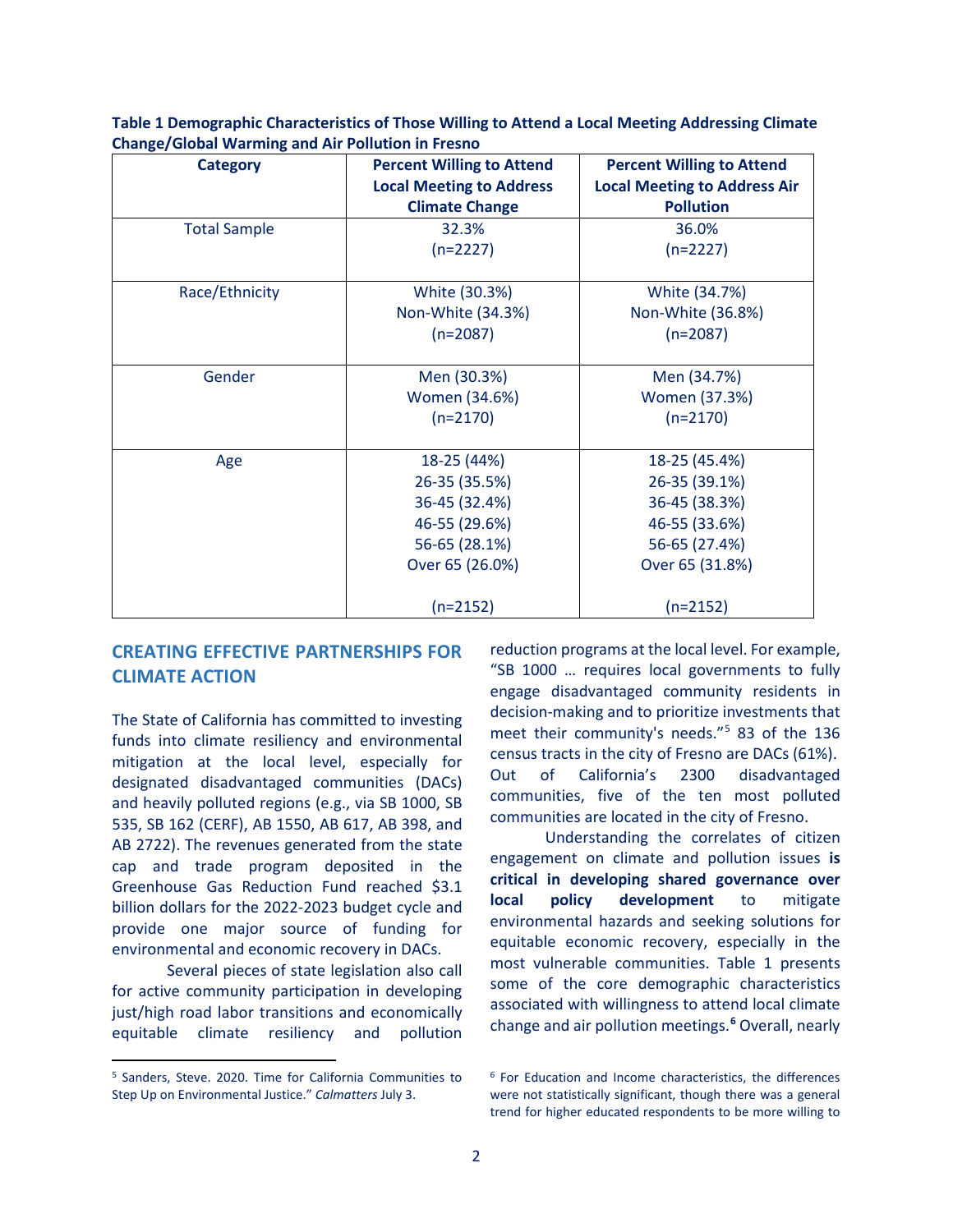one in three respondents (32%) reported they would be interested in going to a community gathering to address global warming and 36% reported willingness to attend a meeting about air pollution. People of color were more willing to attend than white respondents. This finding is consistent with the populations most vulnerable to climate change in the Central Valley as well as the nation.[7](#page-2-0) This includes farmworkers and others that work outdoors and are exposed to extreme heat and poor air quality from wildfires as well as from fossil fuel emissions in industrial activity and transportation.

Women also showed more signs of concern over climate change than men. $8$  A clear pattern emerges with age of respondents – older individuals are less likely to engage in the issue of global warming. The current energy in mobilizing around climate change since 2019 has come from youth-based groups such as Fridays for Future and the Sunrise Movement.<sup>[9](#page-2-2)</sup>

Table 2 reports past civic engagement characteristics associated with willingness to participate in climate and air pollution meetings at the community level. The table is divided into two types of civic engagement activities: organizational membership and past civic engagement behavior. Individuals with **labor union membership showed the greatest willingness to attend a local meeting to address climate change or air pollution, with half of those belonging to a labor union reporting a positive response.** Youth, non-profit, and neighborhood organizational membership also made one more likely to attend a local meeting about environmental hazards than non-members.

In terms of past civic engagement behaviors, **persons that had volunteered in the community, met with a government official, attended a neighborhood meeting, attended a rally, or participated in a strike were more willing to attend climate or pollution meetings than those that had not engaged in such activities.** 

Past interactions with government officials, appears especially promising in developing long term ties between the state and communities to build local partnerships. All of the above civic engagement activities associated with attending meetings about climate change and air pollution are similar to those encouraged by community-based organizations (CBOs) and labor unions in their local capacity building campaigns (e.g., neighborhood meetings, volunteer canvassing, and reaching out to local elected officials).

State environmental and economic investment programs that collaborate directly with local civic organizations provide the types of novel coalitions that have been found to produce sweeping environmental policies that benefit excluded groups.<sup>[10](#page-2-3)</sup>

**The findings of this report support deepening state partnerships with local community-based and labor organizations.** State collaborations with community and labor organizations provide the most effective public investment for engaging communities around action on initiatives addressing climate and pollution in the most disadvantaged regions.

attend an air pollution meeting. Race/Ethnicity and willingness to attend an air pollution meeting falls within the margin of error.<br><sup>7</sup> Benz, Susanne Amelie, and Jennifer Anne Burney.

<span id="page-2-3"></span><span id="page-2-0"></span><sup>&</sup>quot;Widespread race and class disparities in surface urban heat extremes across the United States." *Earth's Future* 9, no. 7 (2021): e2021EF002016.

<span id="page-2-1"></span><sup>8</sup> An additional nine respondents identified as nonbinary for gender, and seven of those nine (78%) were willing to attend a local climate change meeting, and six of those nine (66%) were willing to attend an air pollution meeting.

<span id="page-2-2"></span><sup>9</sup> Almeida, Paul. 2020. "USA-Country Report." Pp. 247-253 in Joost de Moor, Katrin Uba, Mattias Wahlström, Magnus Wennerhag and Michiel De Vydt (Eds.). *Protest for a future II:* 

*Composition, mobilization and motives of the participants in Fridays For Future climate protests*. Stockholm: Swedish Research Council for Sustainable Development; and Almeida, Paul D. 2019. "Climate justice and sustained transnational mobilization." *Globalizations* 16(7): 973-979.

<sup>10</sup> Stearns, Linda Brewster and Paul D. Almeida. 2004. "The Formation of State Actor-Social Movement Coalitions and Favorable Policy Outcomes." *Social Problems* 51(4): 478-504; and Banaszak, Lee Ann. 2005. pp. 149-176. "Inside and outside the state: Movement insider status, tactics, and public policy achievements." *Routing the opposition: Social movements, public policy, and democracy.* Eds., D. Meyer, V. Jenness and H. Ingram. Minnesota: University of Minnesota Press.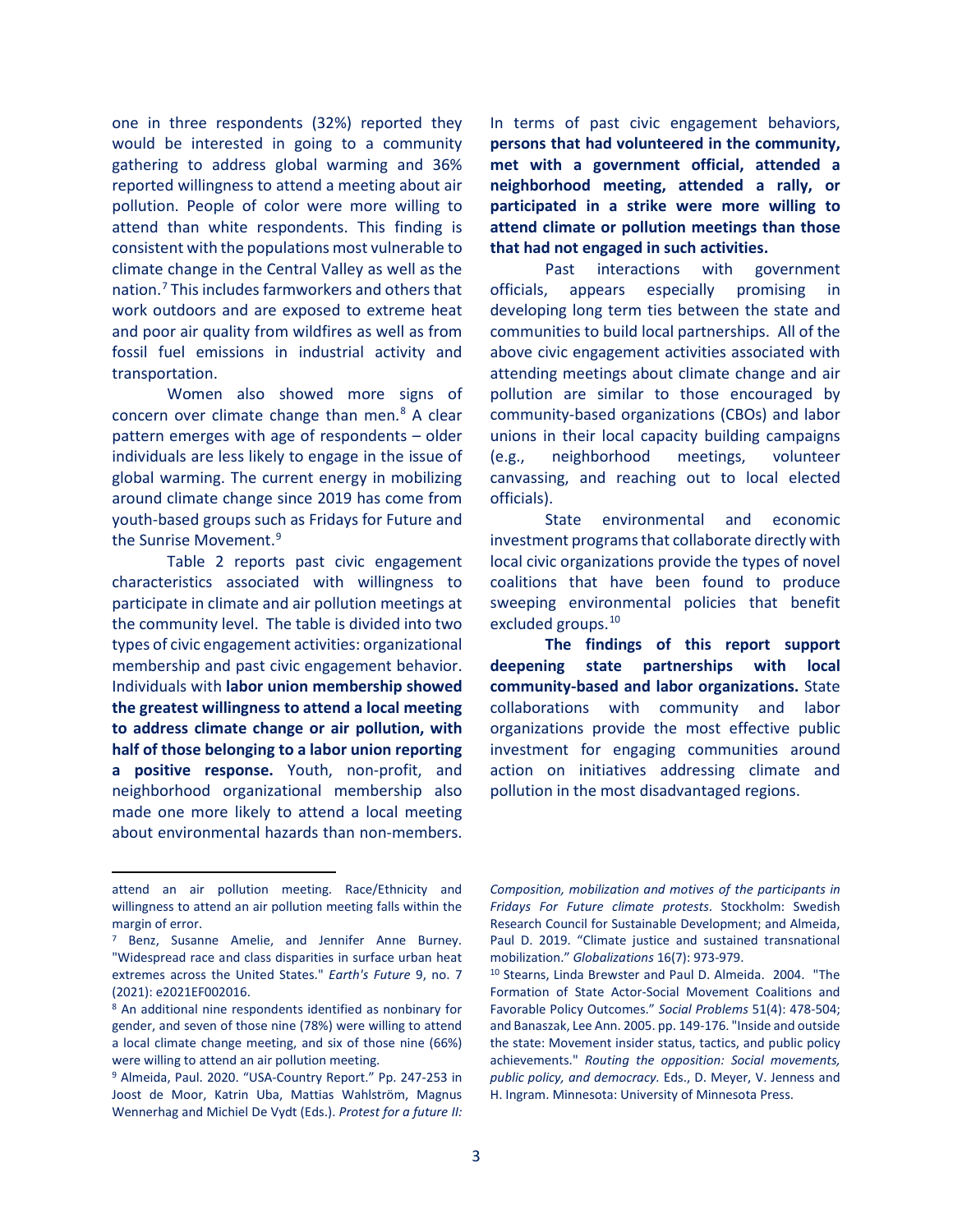**Table 2 Civic Engagement Characteristics of Those Willing to Attend a Local Meeting Addressing Climate Change/Global Warming and Air Pollution in Fresno (n=2227)**

| <b>Category</b>                                | <b>Percent Willing to Attend</b>                           | <b>Percent Willing to Attend</b>                           |
|------------------------------------------------|------------------------------------------------------------|------------------------------------------------------------|
|                                                | <b>Local Meeting to Address</b>                            | <b>Local Meeting to Address Air</b>                        |
|                                                | <b>Climate Change</b>                                      | <b>Pollution</b>                                           |
| <b>Total Sample</b>                            | 32.3%                                                      | 36.0%                                                      |
| <b>Labor Union Member</b>                      | Non-member (29.8%)                                         | Non-member (33.6%)                                         |
|                                                | Union Member (49.5%)                                       | Union Member (51.2%)                                       |
| <b>Youth Association</b>                       | Non-member (28.7%)                                         | Non-member (33.3%)                                         |
|                                                | Member (47.0%)                                             | Member (46.7%)                                             |
| <b>Non-Profit Organization</b>                 | Non-member (27.4%)                                         | Non-member (31.4%)                                         |
|                                                | Member (45.9%)                                             | Member (48.3%)                                             |
| Neighborhood Organization                      | Non-member (31.1%)                                         | Non-member (34.5%)                                         |
|                                                | Member (41.8%)                                             | Member (46.6%)                                             |
| <b>Volunteered for Community</b>               | Never Volunteered (25.8%)                                  | Never Volunteered (31.6%)                                  |
| <b>Service</b>                                 | Volunteered (40.3%)                                        | Volunteered (41.3%)                                        |
| Attended a Neighborhood                        | Never Attended (28.9%)                                     | Never Attended (32.6%)                                     |
| Meeting about Quality-of-Life<br><b>Issues</b> | Have Attended (47.5%)                                      | Have Attended (50.6%)                                      |
| Met with or Called a                           | Never (27.4%)                                              | Never (31.9%)                                              |
| <b>Government Official</b>                     | Have Met or Called (47.4%)                                 | Have Met or Called (48.3%)                                 |
| <b>Attended a Rally</b>                        | Never Attended a Rally (26.3%)<br>Attended a Rally (47.8%) | Never Attended a Rally (32.7%)<br>Attended a Rally (44.3%) |
| Gone on Strike                                 | Never Gone on Strike (30.9%)<br>Gone on Strike (45.9%)     | Never Gone on Strike (35.3%)<br>Gone on Strike (42.2%)     |